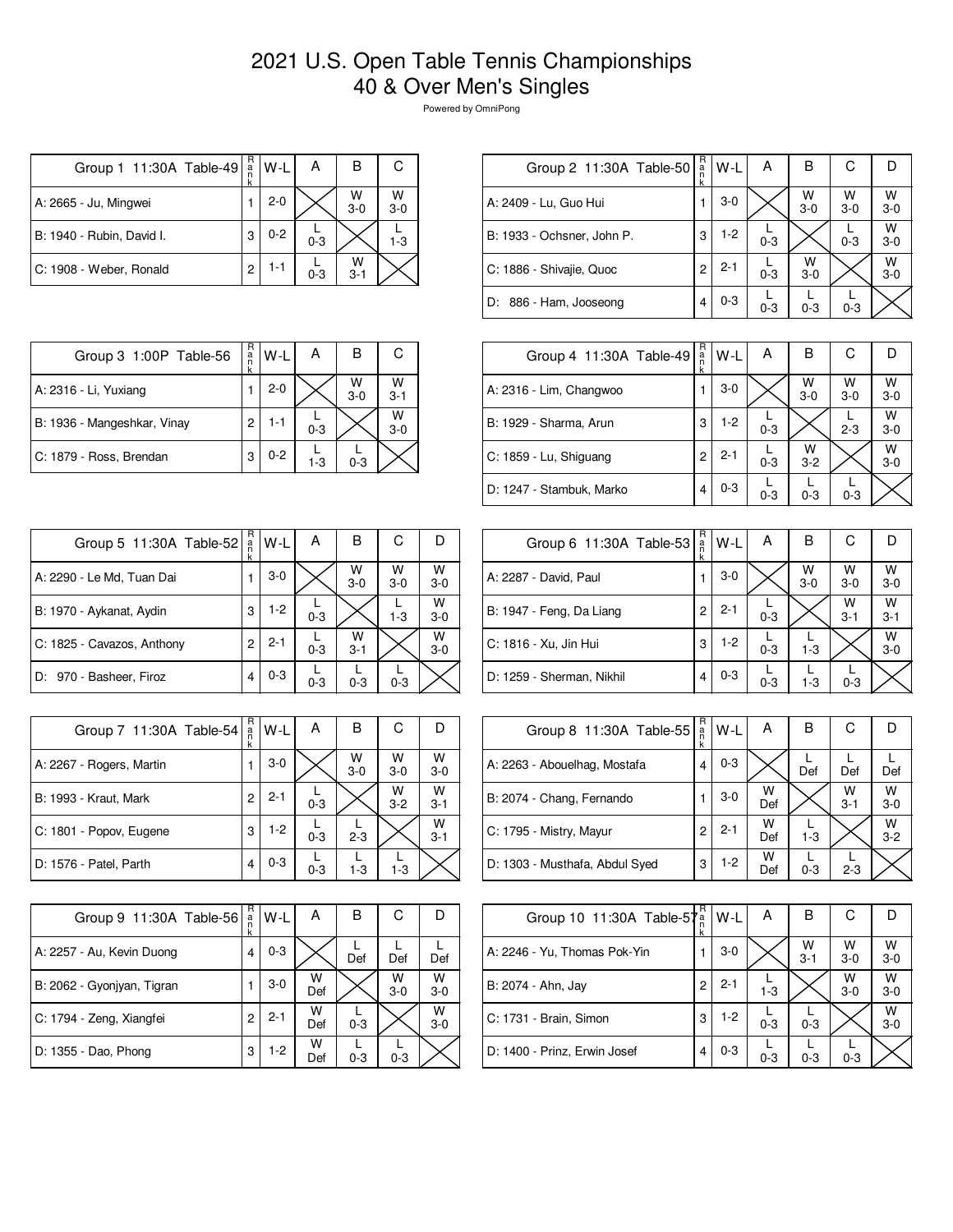## 2021 U.S. Open Table Tennis Championships 40 & Over Men's Singles

Powered by OmniPong

| Group 11 11:30A Table-5\$     | R<br>k | W-L     | А            | в       | С          |            |
|-------------------------------|--------|---------|--------------|---------|------------|------------|
| A: 2222 - Zhang, Jim          | 2      | $2 - 1$ |              | $1 - 3$ | W<br>$3-0$ | W<br>$3-0$ |
| B: 2093 - Iturriaga, Bernardo |        | $3-0$   | w<br>$3 - 1$ |         | W<br>$3-0$ | w<br>$3-0$ |
| C: 1728 - Bavly, Larry        | 3      | $1-2$   | $0 - 3$      | $0 - 3$ |            | w<br>$3-0$ |
| D: 1448 - Dong, Li            | 4      | $0 - 3$ | $0 - 3$      | $0 - 3$ | $0 - 3$    |            |

| R | W-L                                   | Α       | в        | С          |              |
|---|---------------------------------------|---------|----------|------------|--------------|
|   | $3-0$                                 |         | W<br>Def | W<br>$3-0$ | W<br>$3-0$   |
| 4 | $0 - 3$                               | Def     |          | Def        | Def          |
| 2 | $2 - 1$                               | $0 - 3$ | w<br>Def |            | W<br>$3 - 0$ |
| 3 | $1-2$                                 | $0 - 3$ | w<br>Def | $0 - 3$    |              |
|   | Group 12 11:30A Table-5 $\frac{3}{n}$ |         |          |            |              |

| Group 13 11:30A Table-60 <sup>a</sup> | R | $W-L$   | А            | в       | С          |              |
|---------------------------------------|---|---------|--------------|---------|------------|--------------|
| A: 2202 - Shahnazari, Robert          | 2 | $2 - 1$ |              | $1 - 3$ | W<br>$3-0$ | W<br>$3 - 0$ |
| B: 2103 - Feng, Jackie                |   | $3-0$   | W<br>$3 - 1$ |         | W<br>$3-0$ | W<br>$3-0$   |
| C: 1667 - Ha. Thomas                  | 3 | 1-2     | $0 - 3$      | $0 - 3$ |            | W<br>$3-0$   |
| D: 1461 - Palm, Richard A.            | 4 | $0 - 3$ | $0 - 3$      | $0 - 3$ | $0 - 3$    |              |

| Group 15 11:30A Table-62 <sup>a</sup> | R<br>k | W-L     | Α       | в        | С        |              |
|---------------------------------------|--------|---------|---------|----------|----------|--------------|
| A: 2193 - Hayes, Donald B.            |        | $3-0$   |         | W<br>Def | W<br>Def | W<br>$3 - 0$ |
| B: 2141 - Dinh, Tri H.                | 4      | $0 - 2$ | Def     |          | Skip     | Def          |
| C: 1668 - Bakke, Douglas              | 3      | $0 - 2$ | Def     | Skip     |          | Def          |
| D: 1532 - Avila, Abner                | 2      | $2 - 1$ | $0 - 3$ | w<br>Def | w<br>Def |              |

| Group 17 11:30A Table-64 <sup>a</sup> | R | W-L     | А       | В        | С            |            |
|---------------------------------------|---|---------|---------|----------|--------------|------------|
| A: 2166 - Dzetsyna, Iurii             |   | $3-0$   |         | W<br>Def | w<br>$3 - 0$ | W<br>$3-0$ |
| B: 2146 - Ayangade, Oluwole           | 4 | $0 - 3$ | Def     |          | Def          | Def        |
| C: 1616 - Nasab, Max                  | 3 | $1-2$   | $0 - 3$ | w<br>Def |              | $0 - 3$    |
| D: 1608 - Maung, Daniel               | 2 | $2 - 1$ | $0 - 3$ | w<br>Def | w<br>$3-0$   |            |

| Group 19 11:30A Table-66a        | R              | W-L     | А       | в          | С        |            |
|----------------------------------|----------------|---------|---------|------------|----------|------------|
| A: 2150 - Avergonzado, Valentino |                | $3-0$   |         | W<br>$3-0$ | W<br>Def | W<br>$3-0$ |
| B: 2145 - Mokuolu, Adedayo       | $\overline{c}$ | $2 - 1$ | $0 - 3$ |            | w<br>Def | w<br>$3-0$ |
| C: 1614 - Xu, Lingzhi            | 4              | $0 - 3$ | Def     | Def        |          | Def        |
| D:<br>0 - Achhorner, Fritz       | 3              | 1-2     | $0 - 3$ | $0 - 3$    | W<br>Def |            |

| Group 14 11:30A Table-61        | R<br>$\frac{a}{n}$<br>k | $W-L$   | А       | В            | С            |              |
|---------------------------------|-------------------------|---------|---------|--------------|--------------|--------------|
| A: 2197 - Miranda, Rudy         |                         | $3-0$   |         | W<br>$3 - 2$ | w<br>$3-0$   | W<br>$3 - 1$ |
| B: 2117 - Levene, Michael       | 2                       | $2 - 1$ | $2 - 3$ |              | W<br>$3 - 1$ | W<br>$3 - 0$ |
| C: 1652 - Mouchinski, Arseni    | 4                       | $0 - 3$ | $0 - 3$ | $1-3$        |              | $1 - 3$      |
| D: 1519 - Shamouilzadeh, Siamak | 3                       | $1-2$   | $1 - 3$ | $0 - 3$      | w<br>$3 - 1$ |              |

| Group 16 11:30A Table-63 <sup>a</sup> | R<br>ĸ | W-L     | А            | в       | С            |              |
|---------------------------------------|--------|---------|--------------|---------|--------------|--------------|
| A: 2181 - Riabokoniev, Ruslan         | 2      | $2 - 1$ |              | $1 - 3$ | W<br>$3-0$   | W<br>$3 - 0$ |
| B: 2147 - Sanaoubar, Mazen            |        | 3-0     | w<br>$3 - 1$ |         | W<br>$3 - 0$ | W<br>$3-0$   |
| C: 1620 - Jain, Palak                 | 4      | $0 - 3$ | $0 - 3$      | $0 - 3$ |              | $0 - 3$      |
| D: 1542 - Rozhin, Alexander           | 3      | $1-2$   | $0 - 3$      | $0 - 3$ | w<br>$3 - 0$ |              |

| Group 18 11:30A Table-6\$ <sup>a</sup> | R | $W-L$   | Α       | В               | С            |              |
|----------------------------------------|---|---------|---------|-----------------|--------------|--------------|
| A: 2152 - Chandra, Vinay S             |   | $3-0$   |         | $\frac{W}{3-1}$ | w<br>$3 - 0$ | W<br>$3-0$   |
| B: 2142 - Pinili, Kenneth              | 2 | $2 - 1$ | $1 - 3$ |                 | W<br>$3-0$   | W<br>$3 - 0$ |
| C: 1625 - Cheung, Jarvis               | 4 | $0 - 3$ | $0 - 3$ | $0 - 3$         |              | $1 - 3$      |
| D:<br>0 - Qian, Jin                    | 3 | $1-2$   | $0 - 3$ | $0 - 3$         | W<br>$3 - 1$ |              |